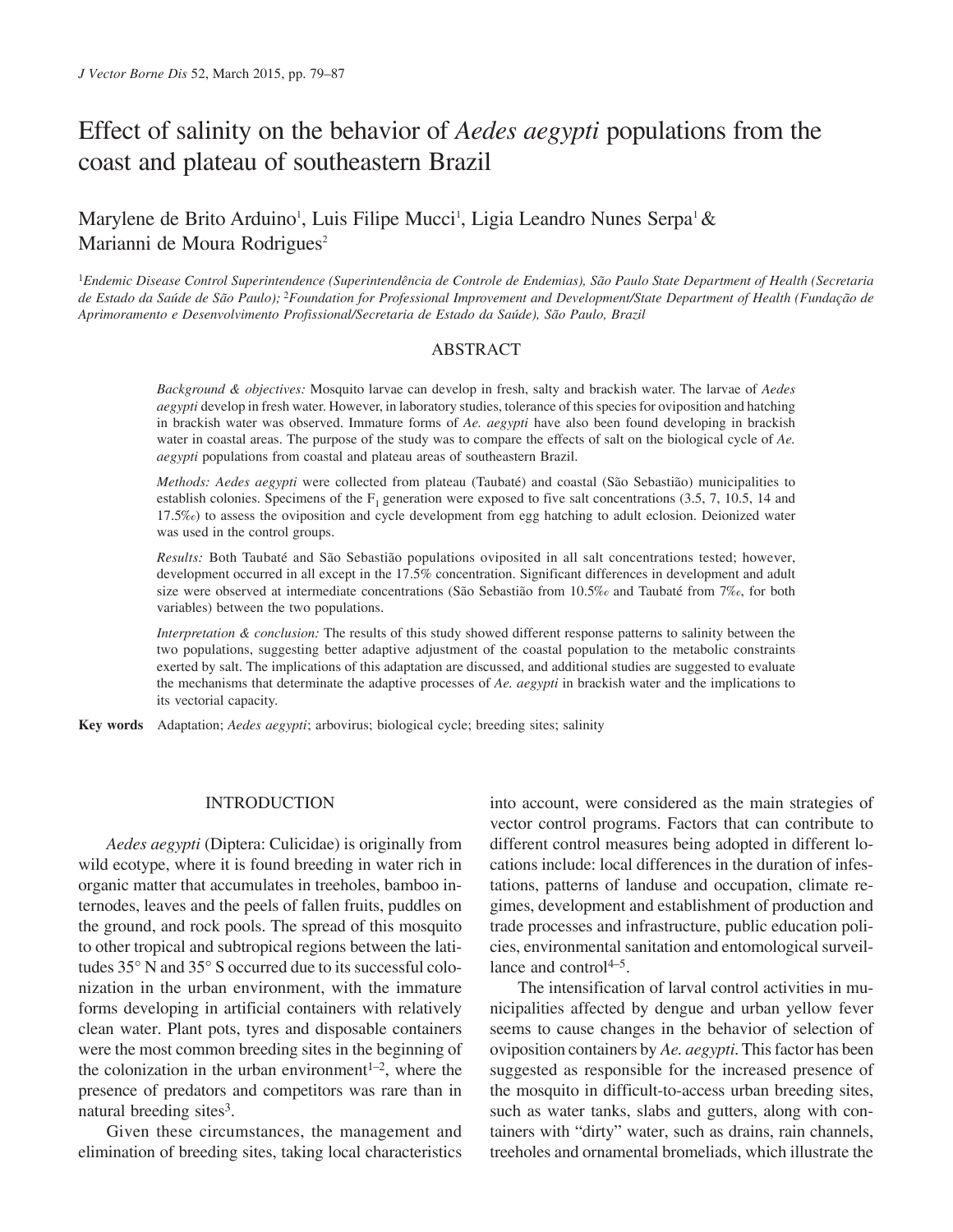wide range of water physicochemical conditions in these microhabitats<sup>1</sup>.

The larvae of several mosquito species are tolerant to salinity, including some species of the genus *Aedes*6. Observations related to *Ae. aegypti* have indicated that the species occurs in salt concentrations of up to 16‰, mainly in abandoned vessels<sup>7</sup> and, especially in Brazil, in vessels still in use but stored in marinas<sup>8</sup>. In the laboratory, larvae of this species exposed to different salt concentrations are able to survive until a maximum concentration of 14‰ is reached and the adults that emerge are smaller than the average size of adults that emerge in fresh water<sup>9</sup>.

The Culicidae can be classified into three different groups according to their osmoregulation strategy: (a) freshwater osmoregulators; (b) euryhaline osmoregulators—have specific structures adapted for osmoregulation at different salt concentration gradients; and (c) euryhaline osmoconformists—tolerant to salinity exposure due to their acclimation capacity6.

The study of the osmoconformist behavior in coastal populations of *Ae. aegypti* and in populations that do or do not maintain gene flow with the coastal populations is necessary to assist in decision making and to define control measures specific to populations of different regions. The aim of this study was to evaluate and compare the biological cycles of *Ae. aegypti* populations regarding tolerance to salinity.

## MATERIAL & METHODS

# *Ae. aegypti populations: Egg collection and colony maintenance*

Two *Ae. aegypti* populations from two distinct municipalities, São Sebastião and Taubaté, São Paulo state, Brazil, were used in this study. São Sebastião (23°47'37'' S: 45°24'44'' W) is located on the north coast of São Paulo and is an urban area at an altitude of 102 m above the mean sea level. Taubaté (23°01'08'' S: 45°33'23'' W) is located in the plateau region of the State of São Paulo, in the Paraíba Valley, 65 km from the coast at an altitude from 548 to 671 m above the mean sea level. The municipalities are separated from each other by the Serra do Mar mountains, which comprise an orographic barrier, with an altitude range of 800 to 1,200 m above the mean sea level. São Sebastião and Taubaté are located 209 km and 130 km, respectively, from the state capital, the city of São Paulo.

For the establishment of  $F_0$  generation colonies, 50 ovitraps were placed in urban areas of the two municipalities under study. Eight collections with 5-days of exposure were performed from 7 September 2010 to 30 October 2010. In the municipality of São Sebastião, the ovitraps were placed in areas of occurrence of immature larvae in brackish water, near the coast. In Taubaté, the ovitraps were placed in an older infestation area.

In the insectary environment, the climatic conditions were  $28^{\circ}\text{C} \pm 1^{\circ}\text{C}$  with  $75 \pm 5\%$  relative humidity and a photoperiod of  $12$  L:12 D hours (from 0600 to 1800 hrs)<sup>10</sup>.

The eggs were counted and submerged in dechlorinated water in white plastic trays. Tropical fish feed was added at the proportion of 1 egg/2 ml of water. After hatching, the larvae were fed until pupation $11$ , and the pupae were placed in separate smaller containers until adult eclosion occurred.

An  $F_0$  generation cage was assembled for the population from each municipality by individually transferring 100 adult females and 50 adult males to the cage. These insects were fed with 10% honey solution and apple.

After 3-days of emergence, the females were allowed to feed on blood meal from Swiss mice for 30 min on alternate days, from monday to friday, for three weeks. For this procedure, the mice were anesthetized according to protocols for the use of animals in scientific experiments. The mice were rotated so that the two mice, one per cage, could rest for 10 consecutive days after being used; therefore, eight mice were used during the experiment.

To obtain the  $F_1$  generation, an amber glass container covered internally with filter paper and filled to 1/3 of its capacity with water decanted for 24 h was used as the oviposition substrate in each cage.

#### *Effect of salt on the biological cycle*

The eggs of  $F_1$  were used to raise the experimental individuals. The eggs were immersed in salty water at a proportion of 1 egg/2 ml of salt water in white trays. The salt concentrations tested were 3.5, 7, 10.5, 14 and 17.5‰. Deionized water was used in the control group<sup>9</sup>. The time of hatching after immersing the eggs in both experimental and control units was 24 h. The  $L_1$  larvae were transferred to 230 ml glass containers at a proportion of 1.67 ml/larva, thereby setting a depth of 1.5 cm. In all concentrations tested, 30 larvae were put in each experimental unit.

The salt solutions consisted of sea salt dissolved in deionized water. The salt concentrations were based on the concentration ranges previously tested by Clarck *et al*9 and the maximum salt concentration measured in the field in the studied area8. The salinity was measured using a Multiparameter Meter Sension™ 156 portable device. The experiment was replicated thrice, with a total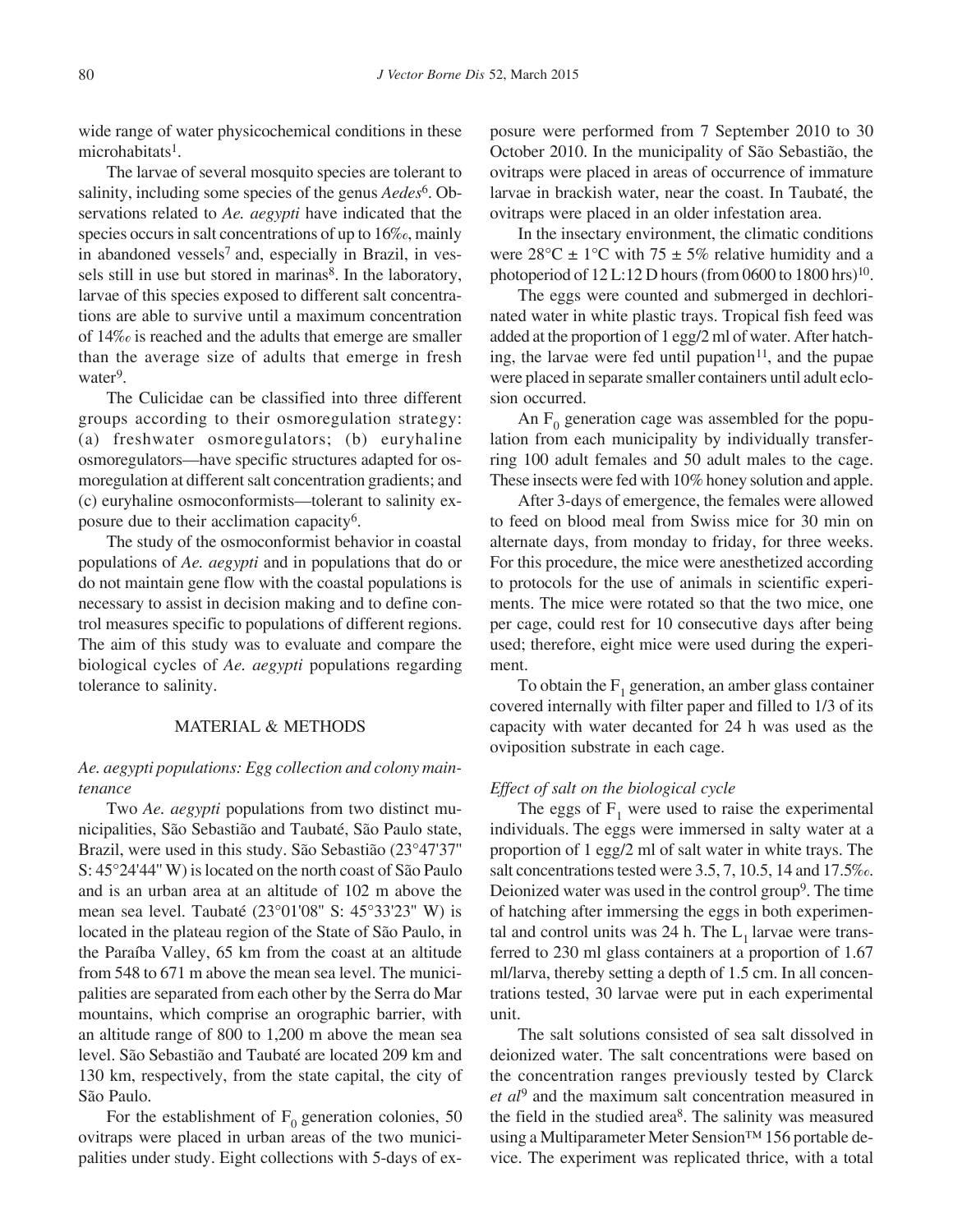of 1080 larvae. The food, tropical fish feed $^{11}$ , was provided daily to the larvae after an exchange of 2/3rd of the water volume. This procedure was followed until pupation. Salinity, pH and water temperature were measured daily. Dead larvae were removed in the morning between 0900 and 1000 hrs and in the afternoon between 1600 and 1700 hrs.

The adults were killed with ethyl acetate 24 h postemergence. To assess possible changes in wing length, the left wings of males and females were dissected. Each wing was measured with the aid of a binocular microscope, from the alular notch to the distal wing margin, excluding the fringe scales $12$ . The wing size was determined by the mean length for each concentration and sex.

#### *Effect of salt on oviposition behavior*

Two colonies were established using the same methods described in the previous experiment. To evaluate the effect of salt on oviposition behavior, *Ae. aegypti* females were exposed to oviposition containers covered with filter paper, each containing a different salt concentration (3.5, 7, 10.5, 14 and 17.5‰), and the control group was exposed to deionized water. The eggs were collected and the filter paper with the respective solutions was replaced daily. When the filter paper was replaced, the oviposition containers were positioned in a different place inside the cage, following the clockwise direction. This procedure was performed for 30 consecutive days.

#### *Data analysis*

To evaluate the effects of salinity on larval survival, the number of adults that emerged after exposure to each salt concentration and the control were compared. For the analysis of development time, the number of days elapsed from larval hatching to adult emergence were compared. The adult size was estimated from the wing length, and oviposition was estimated by the total number of eggs laid at each concentration tested.

The survival at each concentration tested was determined by the mean percentage of survivors. Analysis of development time, adult size and oviposition, was done using the Kruskal-Wallis (KW) test, followed by the Dwass-Steel-Chritchlow-Flingner test for multiple comparisons (alpha = 0.05). The programs Statistica (StatSoft, Inc. 2013, version 12. Tulsa, OK, USA) and StatsDirect (StatsDirect Ltd 2012, version 2.7.9. Cheshire, WA, UK) were used for the statistical analysis.

Maintenance and care of the experimental animals followed the guidelines for use of laboratory animals in research established by the Ethics Committee on Animal Experimentation of the University of Taubaté (Universidade de Taubaté–UNITAU), which approved the research protocol (Record No.: CEEA/UNITAU-006/ 2009).

# RESULTS

# *Effect of salt on the biological cycle*

*Survival:* The survival curves of both populations were similar along the salinity gradient tested. Both populations (Taubaté and São Sebastião) had survival rates of > 90% in the control concentration and close to 100% at the lowest concentration tested (3.5‰). A sharp decline of approximately 50% in the survival rate was observed at the 14‰ concentration, and total mortality occurred at the 17.5‰ concentration (Fig. 1).





*Fig. 1:* Effect of salinity on survival (n=3 replicates/population). Each replicate consisted of 30 larvae/concentration totaling 360 larvae.

The number of days elapsed from larval hatching to adult emergence was significantly different when the concentrations were compared within the same population (São Sebastião: KW 148, *p* = 0.0; Taubaté: KW 191,  $p = 0.0$ ).

There were associations between development time and salinity gradient for both males and females of the two populations. For the São Sebastião population, the differences in development time were significant starting at the 10.5‰ concentration for both males and the females (Males: KW 94, *p*< 0.0; Females: KW 60, *p*<0.0). For the Taubaté population, the differences were significant starting at the 7‰ concentration for both males and the females (Males: KW 100, *p*< 0.0; Females: KW 98, *p*<0.0) (Fig. 2).

When the development times of males and females were compared within the same concentration, the times were similar at the 10, 5 and 14‰ concentrations for the São Sebastião population (São Sebastião: KW 190, *p*<0.0;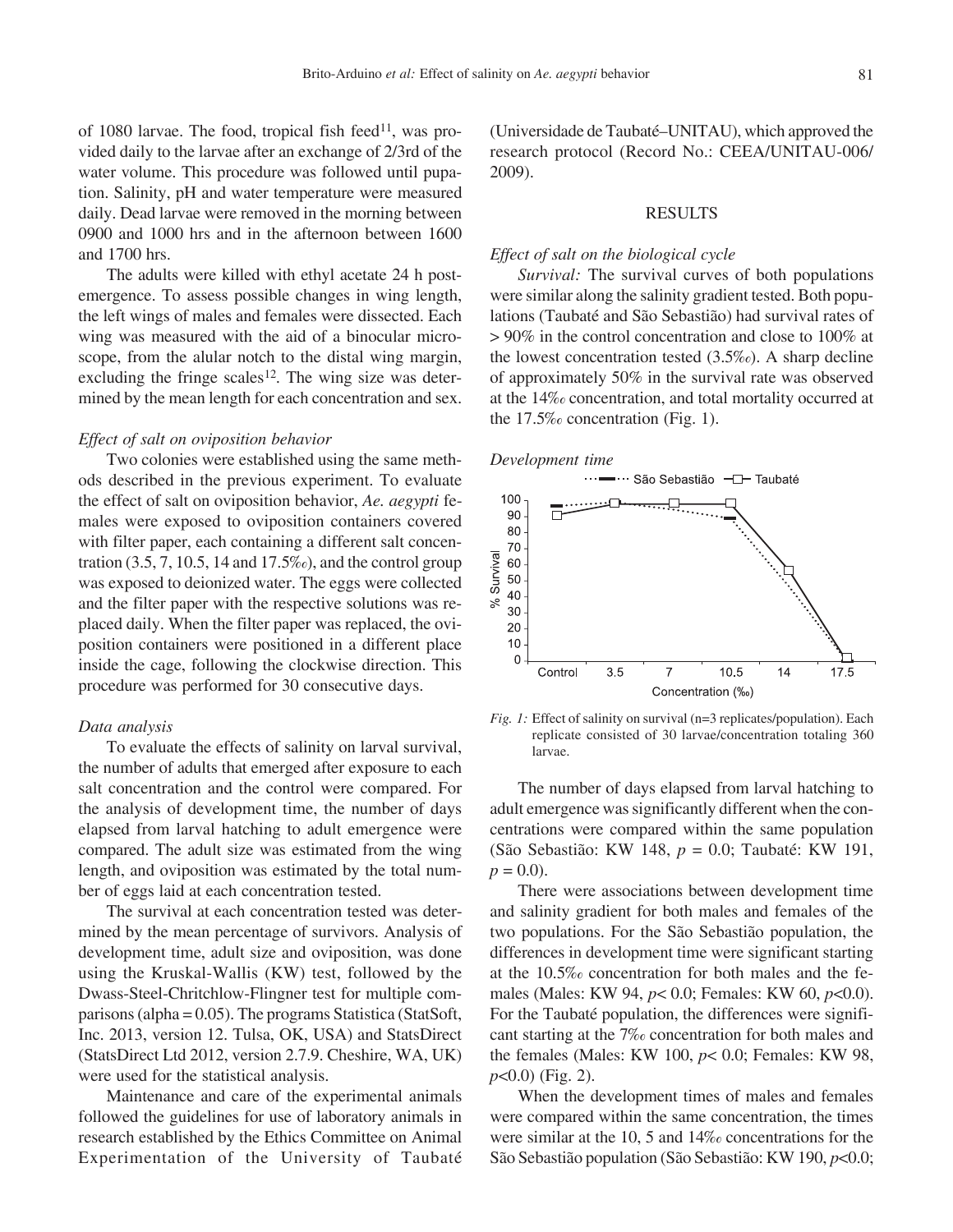

*Fig. 2:* Development times (in days) of males and females at each concentration for each population: São Sebastião [(a) Males; (b) Females], and Taubaté [(c) Males; (d) Females].

Taubaté: KW 220,  $p<0.0$ ) and at the 14% concentration for the Taubaté population .

Comparison of development times within each sex per population indicated significant differences for females at the 7‰ concentration (Males: KW 198, *p*<0.0; Females: KW 163, *p*<0.0) (Fig. 3).

#### *Adult size*

Adult size was estimated from the mean length of the left wing. The salinity affected the adult sizes of both populations studied. The growth rates decreased significantly with increased salinity. The mean wing lengths were different among concentrations within the same population (São Sebastião: KW 23, *p*=0.0; Taubaté: KW 67, *p*=0.0). The differences were significant at the 10.5 and 14‰ concentrations for both populations and at the 7‰ concentration for the Taubaté population.

When the mean wing lengths of males and females were compared among concentrations within each population, significant differences were observed starting at the 10.5‰ concentration for the São Sebastião population (Males: KW 39, *p*<0.0; Females: KW 54, *p*<0.0). For the Taubaté population, significant differences were observed along the entire salinity gradient tested (Males: KW 105, *p*<0.0; Females: KW 106, *p*<0.0). These differences were observed for both sexes and populations (Fig. 4).

When mean wing lengths were compared between the sexes at the same concentration within the same population, significant differences were observed at all concentrations and for both populations (São Sebastião: KW 287, *p*<0.0; Taubaté: KW 323, *p*<0.0). When comparing the mean wing lengths of the same sex between the populations, significant differences were observed between males and the control group (Males: KW 152,  $p<0.0$ ; Females: KW 163, *p*<0.0) (Fig. 5).

#### *Effect of salt on oviposition behavior*

When the oviposition behavior was compared among concentrations within the same population, there were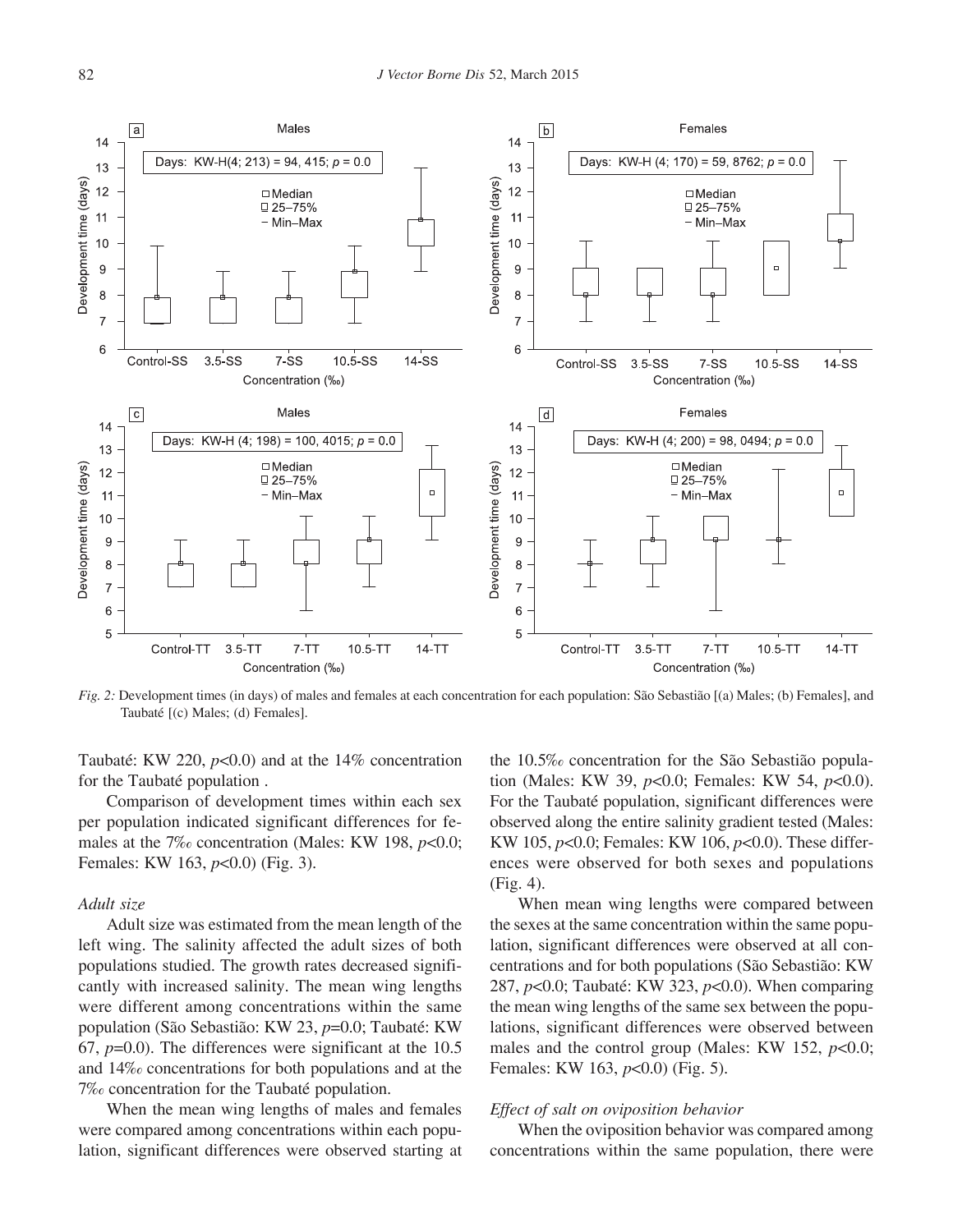

*Fig. 3:* Development times (in days) of males and females at each concentration per population, São Sebastião (a); and Taubaté (b). Development times (in days) of males (c); and females (d) of the two populations.

similarities in the numbers of eggs laid: KW 10.7, *p*=0.06; and KW 1.6, *p*=0.9 for São Sebastião and Taubaté, respectively. The comparison of the total number of eggs laid over all salinity concentrations between the populations showed the same similarity (KW 18.8;  $p=0.06$ ).

# DISCUSSION

*Aedes aegypti* responses to the salinity gradient tested in this study were similar in both populations, corroborating with the hypothesis that the euryhaline osmoconformist behavior is an intrinsic characteristic of the species<sup>6</sup>. However, significant differences were observed in the responses to the intermediate concentrations between the two populations. This finding indicates a greater tolerance of the São Sebastião population to salinity compared to the Taubaté population. In addition, the evaluation of the confidence intervals of the variables tested revealed that the São Sebastião specimens had less variation in their response to each treatment compared to the Taubaté specimens. Despite the need for additional studies with larger numbers of locations to assess such differences, these results suggest that salinity exerted some degree of selective pressure on the coastal population, conferring greater specialization due to this environmental condition.

Some authors discuss this adaptive process in mosquito populations from areas influenced by salt in both coastal<sup>8,13</sup> and continental regions<sup>7, 14</sup>. In the present study, we compared two *Ae. aegypti* populations, with and without coastal environment influence, which we considered functionally separated regarding gene flow<sup>15</sup>. The separation occurs due to an important orographic barrier with a mean altitude of 700 m above sea level<sup>16</sup>.

Regarding oviposition, the females of the populations oviposited at all salt concentrations offered, including the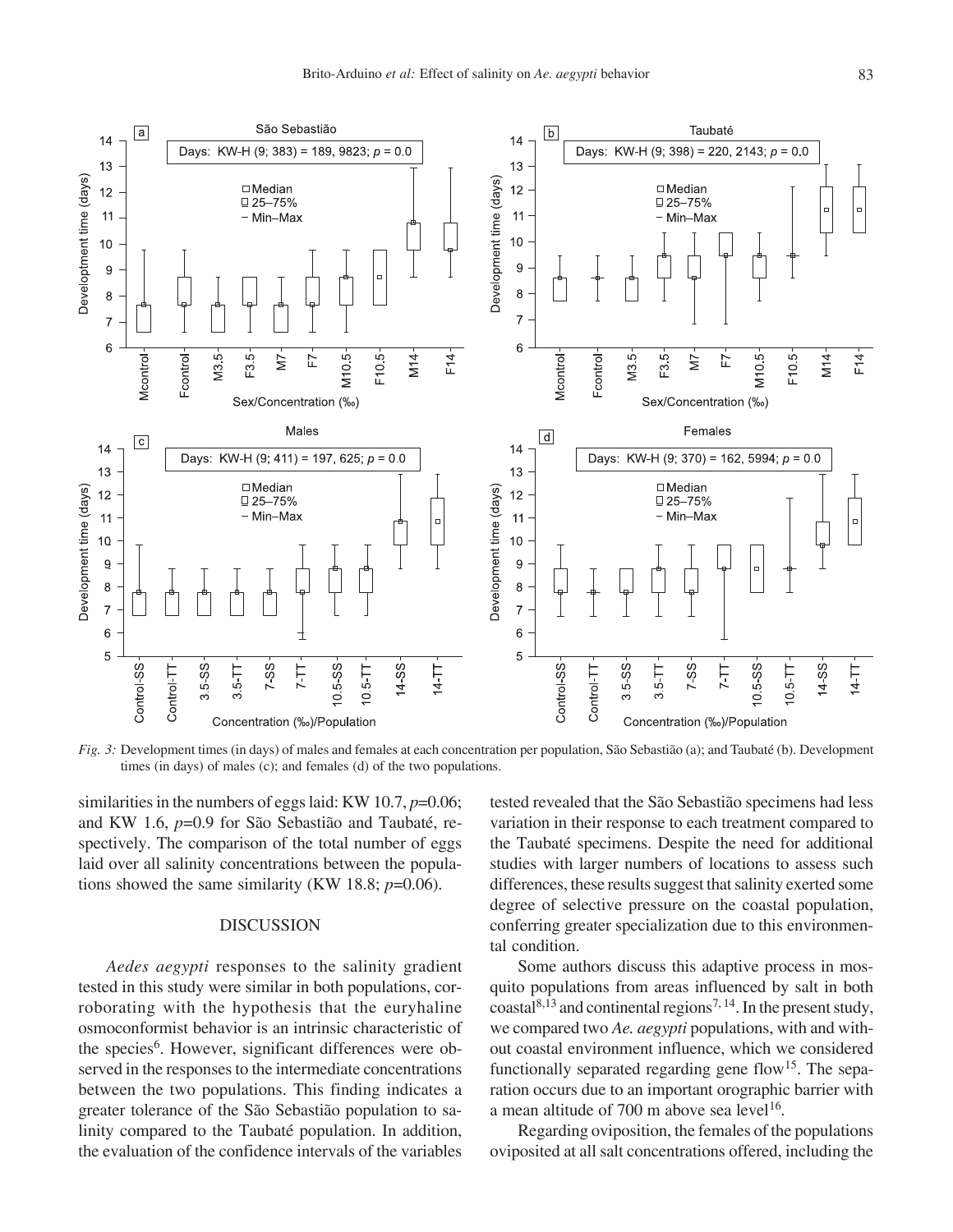

*Fig. 4:* Wing lengths of males and females at each concentration within each population. São Sebastião [Males (a); Females (b)] and Taubaté [Males (c); Females (d)].

17‰ concentration, in which no survival of immature larvae was recorded.

Container selection is critical for the survival and population dynamics of mosquitos $17$  and has important implications in species control. In an oviposition experiment performed in the field, ovitraps with salt gradients ranging from 2 to 20‰ were used, and *Ae. aegypti* eggs were found in traps with salt concentrations of up to  $18\%<sub>o</sub>^{13}$ . In a study conducted in the laboratory, oviposition was observed at concentrations of up to 20‰<sup>18</sup>. Under natural conditions, larvae and pupae were found in various container types with salinities between 0.1 and 13.5‰ in São Sebastião<sup>8</sup> and between 2 and 15‰ in Sri Lanka<sup>7</sup>.

In addition to oviposition at all concentrations tested, there were no significant differences in the number of eggs laid among the concentrations within the same population and in the number of eggs laid at the same concentration between the two populations. Some substances used by humans or naturally found in the water of potential breeding sites may exert a repellent effect on gravid females, inhibition of oviposition and repellence<sup>19</sup>. Our results showed that salt neither caused a repellent effect nor inhibited oviposition. In contrast, in a study conducted with specimens from Maceió, northeastern Brazil, a decline was observed in the number of eggs laid starting at a concentration of 10.1‰ NaCl compared to distilled water and at the 1.8 and  $5\%$  concentrations<sup>18</sup>. Such conflicting results should be investigated in future studies, considering the different experimental designs used in our study and the study performed in Maceió. *Ae. aegypti* seems to find containers with low salt concentrations favorable to oviposition, as previously reported at the con-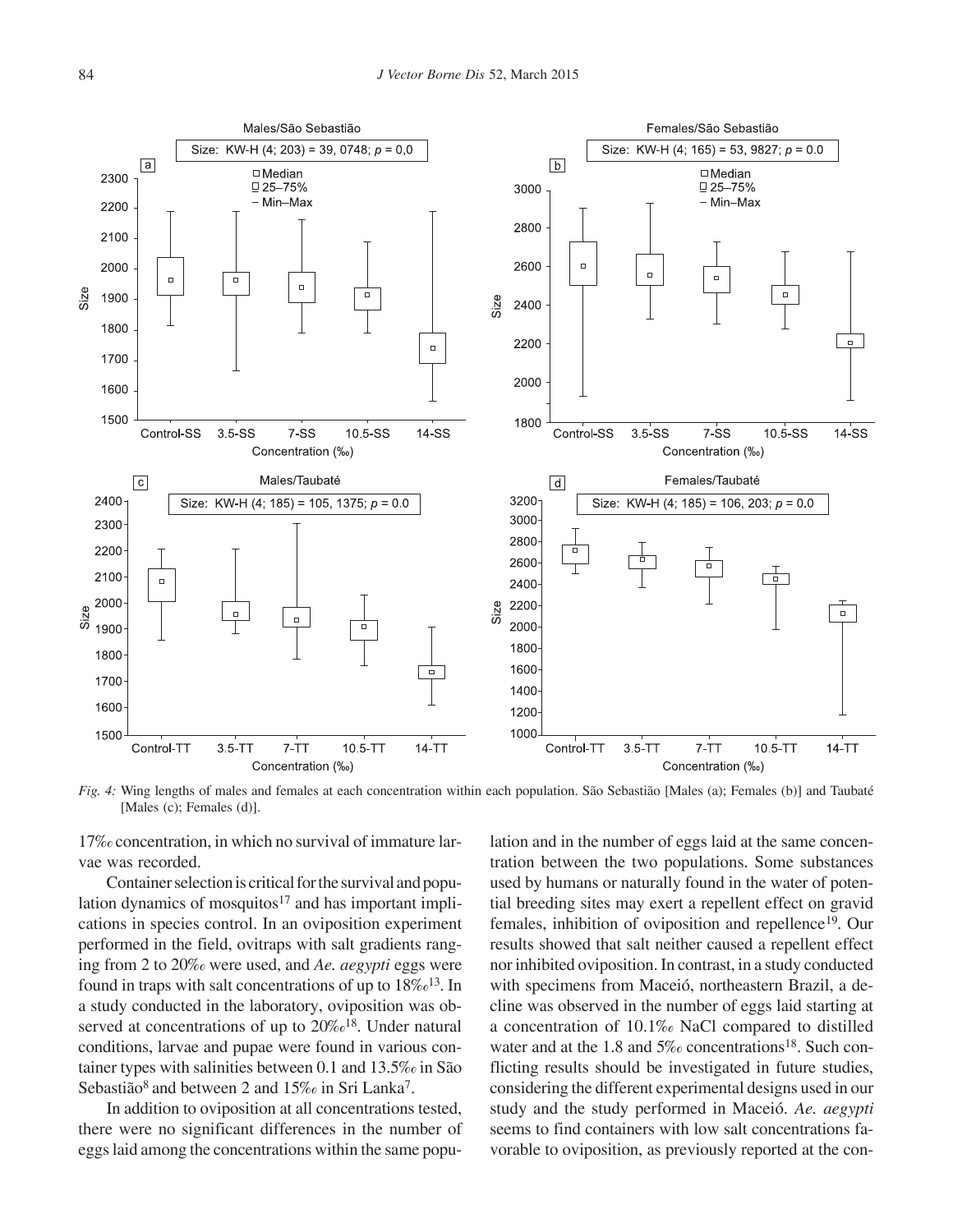

*Fig. 5:* Wing lengths of males and females at different concentrations per population: São Sebastião (a) and Taubaté (b). Wing lengths of males (c) and females (d) at each concentration between the two populations.

centration of 2.5‰19. Under adverse conditions, mosquito larvae may have difficulties in assimilating nutrients and may spend more energy to maintain their regular and vital physiological processes, resulting in losses in cycle finalization and adult emergence<sup>9</sup>.

In laboratory tests, it has been observed that *Ae. aegypti* survival in deionized water, used as a control, was lower than survival at a 3.5‰ salt concentration<sup>9</sup>. In the present study, a similar situation was observed for the Taubaté population, which displayed slightly higher survival at the initial concentrations in relation to the control group compared to the São Sebastião population.

Overall, the survival curves of the two populations evaluated were quite similar. A sharp drop in the survival rate to approximately 50% occurred at the 14‰ concentration. Similar survival values were reported in other laboratory studies, despite the fact that these studies had different experimental designs, in which the larvae hatched in fresh water were transferred directly to bottles with different salt concentrations. This procedure may have caused a physiological or metabolic shock in the specimens, as mentioned by the authors $9, 13, 20$ .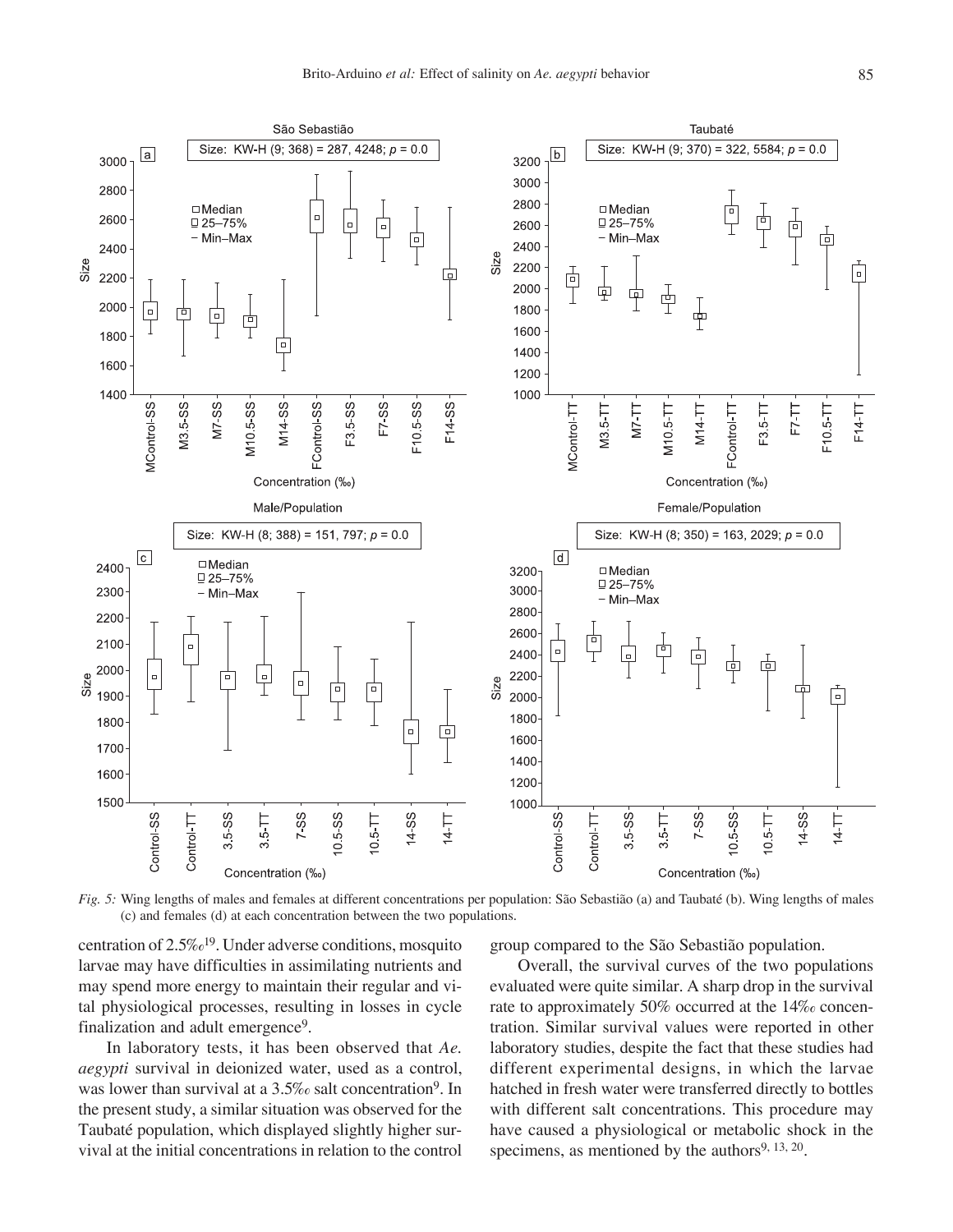Regarding the total mortality recorded at the 17.5‰ concentration, several studies performed in the field have reported finding live larvae and pupae in containers with brackish water with a maximum concentration of  $16\%$ <sub>c</sub><sup>7</sup>, 8, 13, 20<sub>.</sub>

The increase in the development time under natural conditions may have deleterious effects on the survival of the specimens due to longer exposure to adversities, including competition, predation, the presence of toxic substances and weather extremes $21$ . Likewise, adult size can be affected by these determinants and, particularly in relation to the size of females, can result in reduced reproductive success and vectorial capacity $2^2$ .

The positive relationship between salt concentration and development time observed in both populations tested in the present study was also observed in populations from other locations9. The comparison of the development time of each sex between the populations studied indicated that better responses to salinity are found in both males and females of the São Sebastião population. Furthermore, salinity did not affect the natural differences between the sexes regarding their larval development times<sup>14</sup> because the concentrations at which increased development time was observed were the same for both sexes of each population.

The increase in the development time observed starting at the 7‰ concentration for the Taubaté specimens compared to the concentration of 10.5‰ for the São Sebastião specimens suggests that the latter has a distinct response to salinity and is less affected during ontogenesis. The lower variability in development time among the São Sebastião specimens suggests that this response to salinity results from a consolidated adaptive process, offering greater ecological valence in the coastal zone. However, the question remains as to whether this characteristic results from the adaptive pressure exerted by salinity on breeding sites *in loco* or from the fact that the *Ae. aegypti* variant that colonized the coastal area contained significant representation of this phenotype in its initial genetic population structure.

It is important to note that the effects of salinity on development time at the 10.5 and 14‰ concentrations for both populations and at the 7‰ concentration for the Taubaté population can be confirmed by the decreased wing sizes. This decrease, caused by increases in the salinity concentration, corroborates previous studies $9,20$ , and the salinity effect is more evident for wing size than development time.

For the São Sebastião specimens, the decreases in the wing lengths of males and females observed starting at the 10.5‰ concentration suggest greater tolerance to salinity compared to the Taubaté specimens, in which differences in the wing sizes of both sexes were observed starting at the lowest concentration tested. Such differences may also characterize a better adaptive adjustment to metabolic constraints exerted by salt in the coastal population.

It is important to emphasize the differences found in the present study regarding the smaller size of adult males in the control group of the São Sebastião population compared to the control group of the Taubaté population. Wings of males and females assume peculiar functions in each sex and therefore, do not follow the same development path<sup>23</sup>. In this organ, development is sex-spe $c$ ific<sup>24</sup>, which agrees with the higher genetic plasticity suggested for the mosquitoes from São Sebastião. It is known that one of the factors that may adversely affect the vectorial capacity of a species is the adult size<sup>22</sup>; therefore, studies to assess the impact of the decreased size of adults of the São Sebastião population on arbovirus transmission are needed.

Despite the differences detected, the Taubaté population is able to colonize and develop in breeding sites with the same salt concentrations as the São Sebastião population. The performance of control measures directed to a likely specialization of the species to life in saline environments might be ineffective because the subpopulation may suffer constant replacement by other equally adapted subpopulations. Still, it is interesting to note that in studies of genetic structure characterization, the São Sebastião population only shares haplotypes with other coastal locations, such as Fort Lauderdale (USA), Lima (Peru) and Maracay (Venezuela), while the Taubaté population shares haplotypes with other Brazilian continental locations such as Cuiabá, Campo Grande, São José do Rio Preto and Belém25–26.

# **CONCLUSION**

In this study, we found that both *Ae. aegypti* populations, the coastal population and the plateau population, were able to oviposit in brackish water at the same salt concentrations of up to 17‰ and to develop in salt concentrations of up to 14‰. However, differences in development and size were observed between adults of the two municipalities, indicating better adaptive adjustment by the coastal population to the metabolic constraints exerted by salt. More accurate studies on the mechanisms that determine the adaptive processes of *Ae. aegypti* in brackish water and the possible implications on its vectorial and epidemiological capacity in coastal areas are suggested.